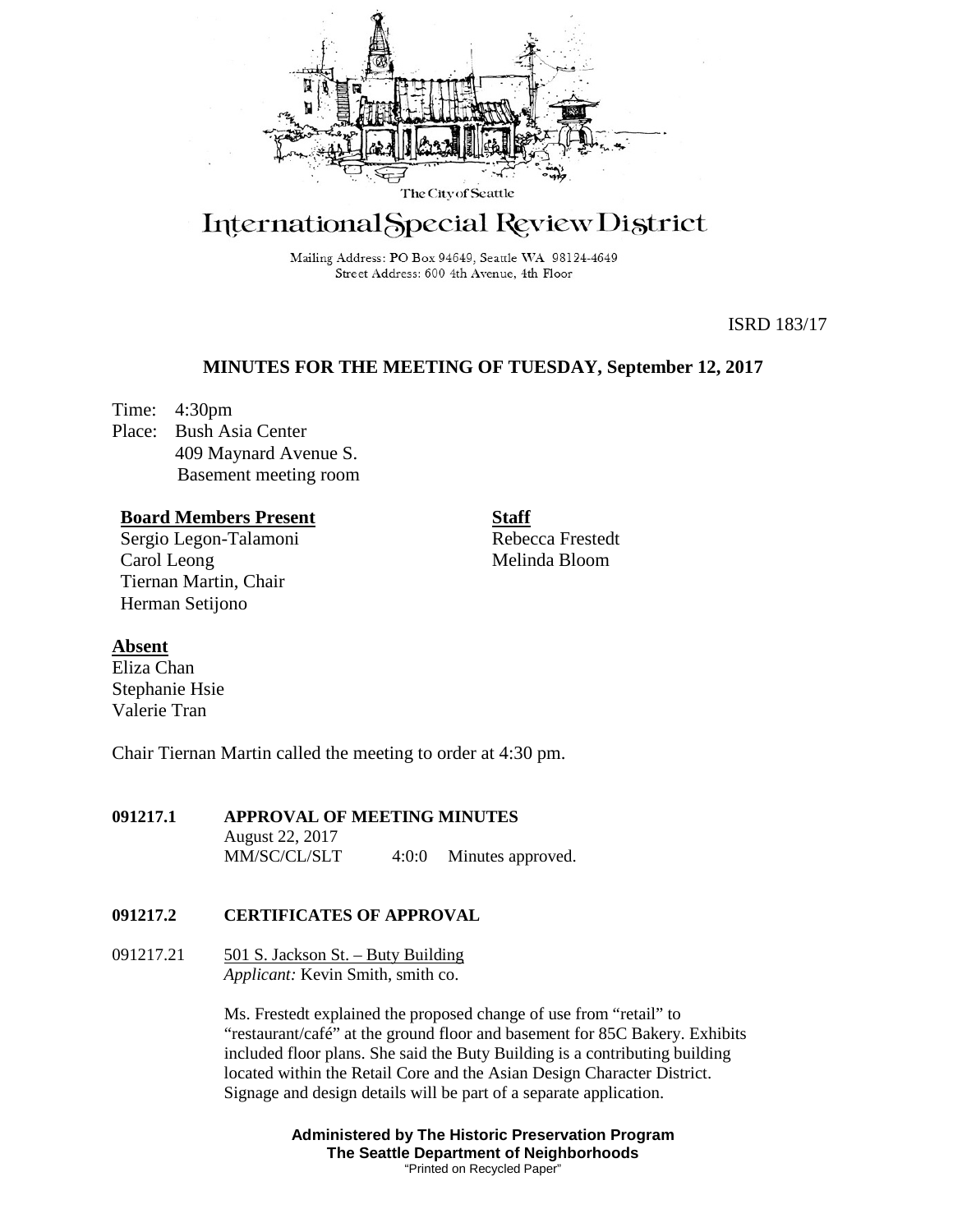Applicant Comment:

Keith Smith, smith co., explained that the tenant, 85c, has other stores in Southcenter, Lynnwood, and Federal Way. He said that they are halfway through the permit phase and plan to start construction at the end of the year. He said the kitchen will be in the basement and a dumbwaiter will take food up to main level. He said there will be cases along the interior of the 5<sup>th</sup> Avenue S. windows for 'grab and go'. He said there will be no exterior work outside of cleaning up sign holes, repair of broken windows. He said they will submit for signage and window film separately. They will have seating area and lounge and will provide activation for the area.

Public Comment:

Shanti Breznau, SCIDPDA, provided background on the space and noted public safety issues at that corner. She noted civility crimes and the relationship to the existing business and the lack of transparency. She said they have worked with multiple agencies and talked to the property owner. She said a business like this is needed to transform the area and provide activation.

Board Discussion:

Ms. Leong said she had no concern and that this will be a positive contribution. She noted that this is a business with a positive reputation. She encouraged the applicant to be mindful of the Code and Rules on signage with their branding. She said this is the entryway to the District and to preserve the historical and cultural nature of the neighborhood where use of Asian characters is encouraged.

Mr. Martin said the proposed use is consistent with preferred street-level uses. He asked what the hours will be.

Mr. Smith said 8:00 am to 8-10:00 pm; it depends on the market of the area.

Action: I move that the International Special Review District Board recommend approval of a Certificate of Approval for use, as proposed.

The Board directs staff to prepare a written recommendation of approval, based on consideration of the application submittal and Board discussion at the September 12, 2017 public meeting, and forward this written recommendation to the Department of Neighborhoods Director.

The proposed use meets the following sections of the **International Special Review District Ordinance and** a**pplicable Design Guidelines:**

**SMC 23.66.320 – Permitted uses SMC 23.66.326 – Street-level uses**

MM/SC/HS/CL 4:0:0 Motion carried.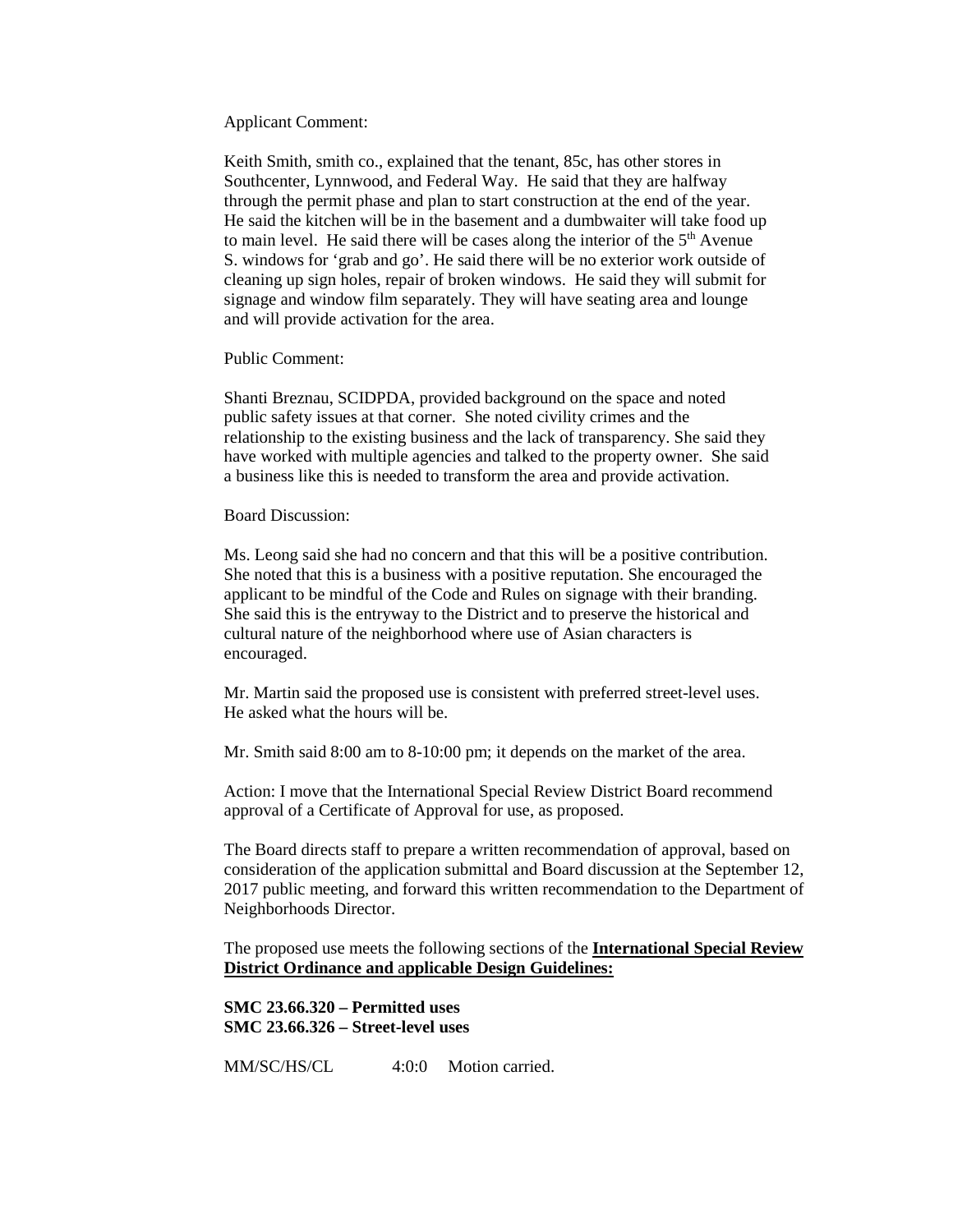Ms. Leong added that with businesses with multiple locations, it's appreciated if the business has an exterior design that reflects the cultural and historic character of the neighborhood. She encouraged the use of Asian Characters added to the signage.

## **091217.4 BOARD BUSINESS** (Board business was discussed out of agenda order)

Ms. Frestedt provided an overview of the upcoming election, noting which seat would be coming up for election on November  $21<sup>st</sup>$ . She said that the election materials would be distributed and posted in the neighborhood within the next two weeks.

## **091217.3 BOARD BRIEFING**

091217.31 450 S. Main St. – KODA Condominiums *Presenter:* Yang Lee, KMD Architects (on behalf of Da-Le International)

> Ms. Frestedt introduced the Preliminary Design briefing on proposed new construction of a 17-story mixed-use condominium development with ground floor retail and 3-levels of below-grade parking. She said the focus of Preliminary Design is the building's bulk/mass/scale. She said handouts on Land Use Code, Secretary of Interior Standards were available for the public.

> Yang Lee, KMD Architects, provided handouts and presented via PowerPoint (full report in DON file). Following is a summary of board and public questions and comments. Mr. Lee went over goals and objectives and their design strategy. He explained the community engagement they had conducted during a two-day work session at Hirabayashi Place where they discussed options and received feedback. He said the open house was well-attended. He said that 71 groups came through to address design goals. Mr. Lee said that since the last meeting they looked at set back options and concerns about the canyon affect.

> Jason McCleary, KMD Architects, provided sight views with and without set back and said there is no perceived difference at street level. He said Code section states there must be reasonable solar and air circulation. He said they looked at how their options relate to when the adjacent parking lot is developed. He said pushing to the south provides more lighting and air for the future building to the north. He noted the stated visual connection to Pioneer Square and said they prefer to create identification into neighborhood rather than outward connection. He said the set back with light element will draw people into neighborhood.

Mr. Lee said they will anchor the corner with character; he showed options and said a setback makes it disappear and that is not a good option. He showed four revised massing options and said they prefer to keep the corner intact with Option Proudly Standing.

Mr. McCleary said that the concepts were provided to the community and that 78.6% of survey respondents from the Open House supported their preferred approach. He said it provides better visual order and is more consistent with other neighborhood buildings. He said the board told them that retail is a better use at street level and they propose retail use during the day and lobby use after hours. He said that one of the challenges of a retail only strategy is the nature of the slope. He said while it is desirable to set the entrance at the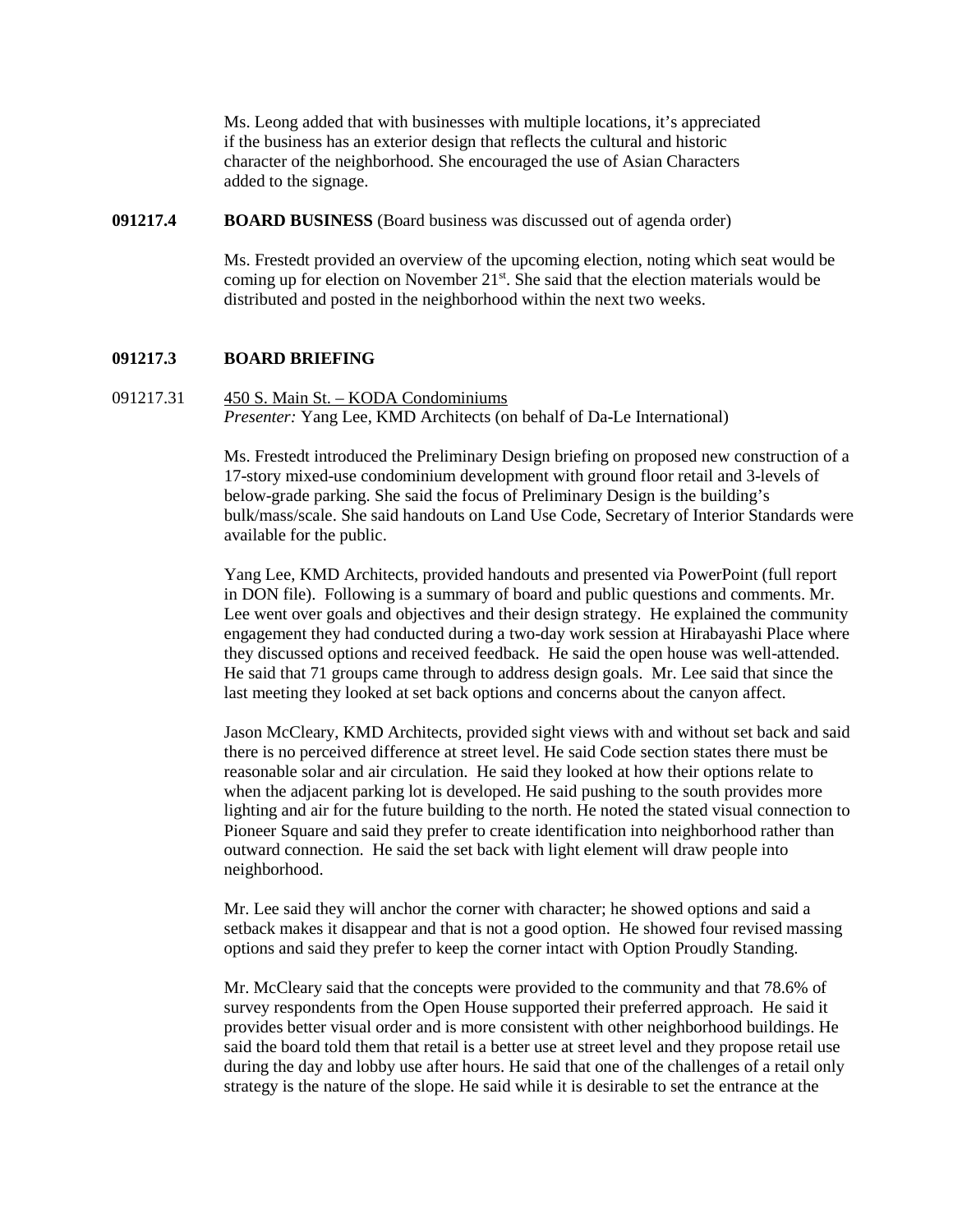corner there are challenges to meet ADA requirements. He said they are proposing a hybrid retail/lobby option.

Mr. Lee expressed concern about the corner being dark after hours if the use was retail only.

Dean Jones, Realogics Sothebys Real Estate advised Da Li on the programming of the space. He noted the debate on the best use of the corner and visual interest and activation. He suggested a co-working space that retailers and patrons could use as well. He said this has been successfully deployed in other markets and they are open all hours. He said there is not a lot of identity of Nihonmachi. He said there is interest from the stakeholders in developing the 4 corners as a Nihonmachi Square to create placemaking. He said the team was inspired by this concept and referenced opportunities to create a sense of arrival.

Mr. Lee provided photos of examples of hybrid retail and said they can achieve a similar function and integrated space. He said possible uses could include: a gallery, bonze area and pop up spaces for vending.

Mr. Jones said there is a lot of concern about failed retail and perpetual change. He suggested multiple uses that work together.

Mr. Lee said visual order is about character. He said they will distinguish the International District with a contemporary expression, resilient adaptability, and pride of immigrant. He noted the dignity of the Panama and noted the windows have their own crown. He said noted the serenity of the H. T. Kubota building and noted the subtlety, and order and said it is not highly ornamented. He called the Addison the "King" of the block as it is bright and light with tall clear windows. He noted the visual character of the adjacent Hirabayashi Place and said this must be in harmony with that; it is a little setback of street front massing. It is an icon of Nihonmachi and the wave is the most recognized pattern and they want to continue with that.

Mr. McCleary said that each building speaks to the style of construction at the type it was built. He noted the visual order of building elements and stepped datum that responds to grade. He said that he wants to tie the building form to the exterior design, with a clear base and middle using materials to break the scale down. He said they're looking at ways to refine the top. He referenced the vertical treatment through different shades of glazing, with consistent materials. He said the canopy would be black metal, similar to the HT Kubota Building. He went over section of building and noted Nihonmachi retail scale and rhythm and how the uses are broken up. He noted the grade and accessibility issues but said they are trying to replicate the small retail scale experience.

Mr. Lee provided different perspectives of the NE, SW, and NW corner pedestrian experience.

Mr. McCleary said the property to the north is under development and they propose metal panel on the north façade only as a cost-effective way to meet the energy code. He said the retail face on S. Main St. will provide as much open-ness as possible; they will use clear glazing, no tint, no blinds. He said hopefully they will have large-panel operable windows to create a dynamic connection to street front. He noted circulation stairs, elevators, and pass-through. He said on  $5<sup>th</sup>$  Avenue S. there will be smaller retail, broken up with a larger retail space at the north end, perhaps with a restaurant function; they propose consistent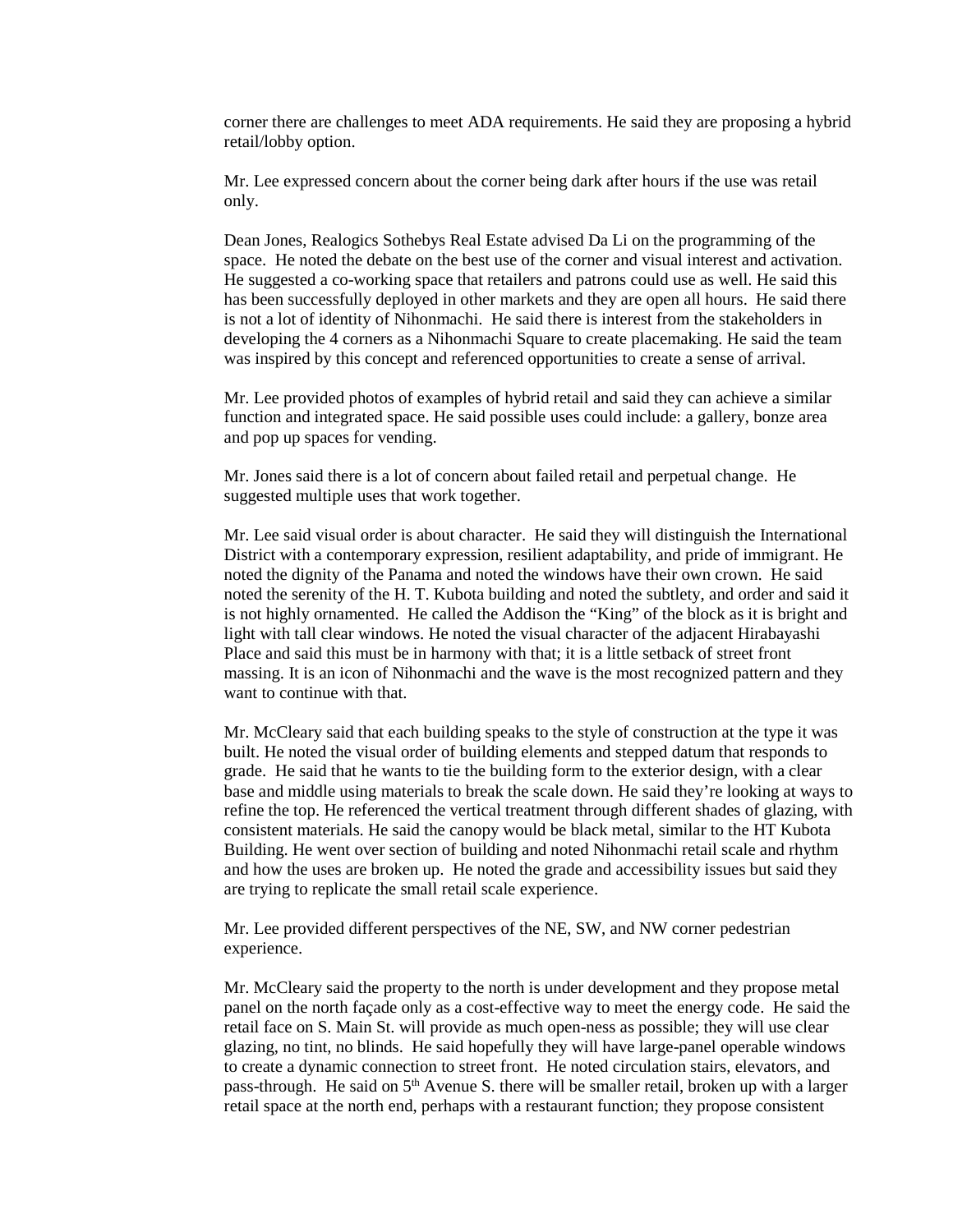canopies. He said grade issues impact the planned use. He said there is a significant intersection and lack of placemaking. He said there is an opportunity here.

Mr. Lee suggested pavement treatment at the intersection.

Mr. McCleary said the community thought it was a great idea.

#### **Departures**

Mr. Lee reiterated departures. He said they sought a departure in the depth requirement for overhead weather protection at 5<sup>th</sup> Avenue S. corner because of a street tree.

Mr. McCleary said they sought a departure for roof coverage and screen setback and for a higher height limit for elevator overrun; they want 22' instead of 15'.

Ms. Frestedt said that no actions can be taken until the SEPA determination has been published.

#### Public Comment:

Steve Sawata expressed concern about the wind affect between Hirabayashi Place and KODA, as well as solar exposure. He asked if retail would have independent retail egress etc. He was concerned about main entry being through condo entry. He expressed concern about the neighborhood demographics and the affordability of the condos. He said it is a low median income area and he was concerned that this could push out the residents. He was discouraged by metaphorical design. He said it would be ideal to see spaces where community members can have a place to live. He expressed concern that the cost would make it inaccessible to community members. He commented on the proposed crosswalk placemaking proposal and said that if the developer is not going to make an effort to develop the crosswalk, he questioned who would take that project on. He said it would become someone else's issue.

Cynthia Brothers said she attended the open house. She asked which community groups were invited. She noted that the materials and signage were all in English. She said that it felt more like a sales pitch to buyers. She wondered about the effect on adjacent Hirabayashi Place with regard to light and shadow. She said the lobby and retail was described compared to Via 6 which she said is a luxury upscale development that is not in the same social economic strata as this neighborhood. She asked who they are marketing to / targeting. She said they use the language that KODA is anchoring Japantown. She said it is hard to see a glass tower as a landmark if it is not accessible to Asian immigrants or residents now. She said low income, affordable, family units are needed. She asked who this will contribute to the community when it is not reflective of what is here.

Christina Nguyen said she lives at Hirabayashi Place and didn't see any outreach about the meeting. She said this project will affect Hirabayashi Place and others. She asked if the condo serves a purpose to Japanese community other than pushing out people. She noted the history that forced Japanese to live in the area; it was not a luxury. She said the building is grotesquely high and questioned why 17 floors; she said it is shadowing over Hirabayashi Place. She asked about garbage truck access, bus route impacts. She said the community would have to do fundraising to do the intersection. She expressed concern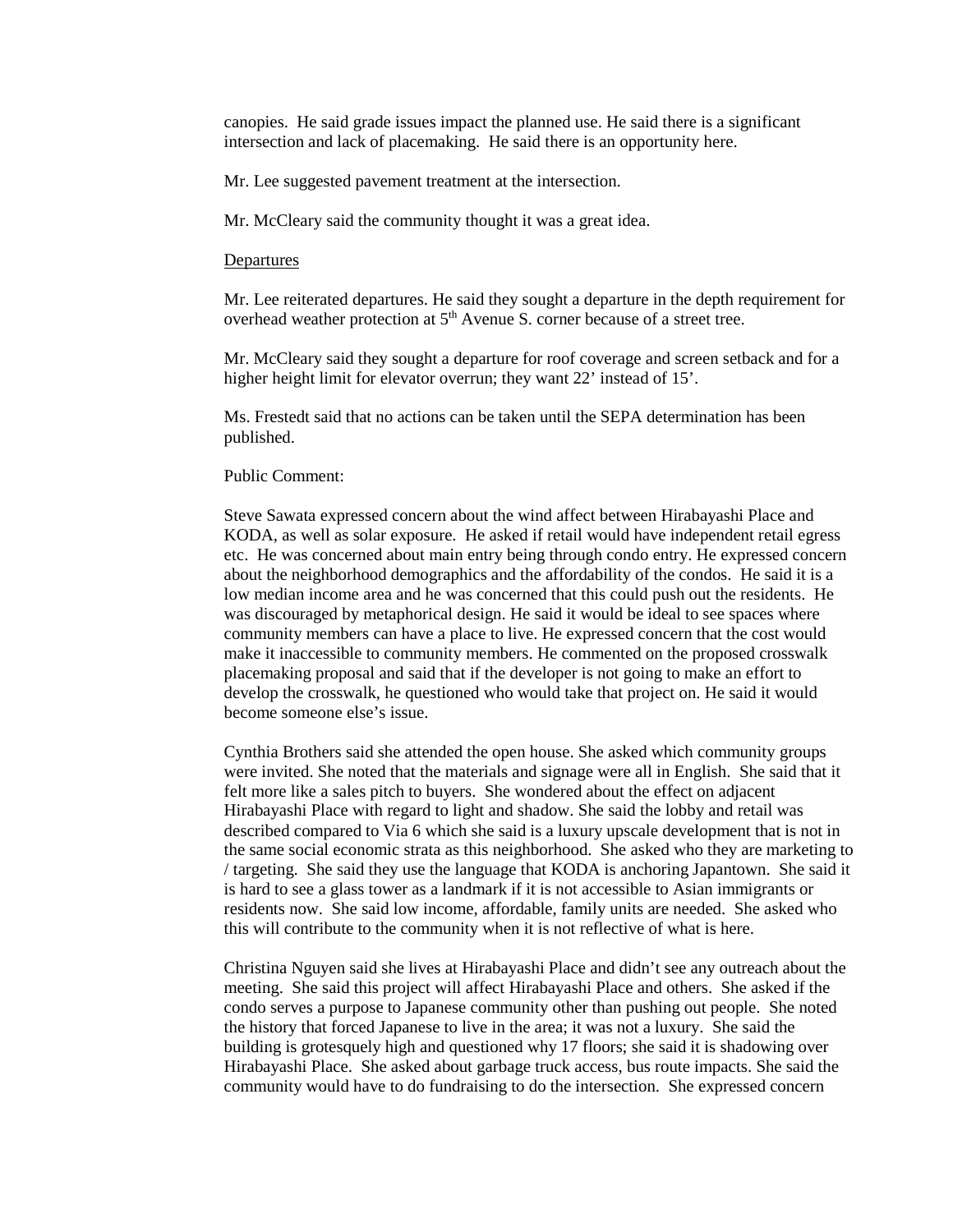about affordability and noise pollution. She wants to see the incorporation of mom and pop retail shops.

Joseph Shoji Lachman, incoming president of Seattle branch of JACL, said his family was displaced in the 1940s. Nihonmachi disappeared and people were pushed out via 'legal' means. He said he wants the development to be in harmony with Hirabayashi Place; the outside needs to refer to inside. He said Hirabayashi Place worked with the community, local artists and poets. He shared concerns about affordability. He said that they don't want a glass fortress that excludes the community. The crosswalk concept must have meaning behind it and has to be taken seriously and not be left for someone else to do. He said they should make meaningful attempts at community engagement.

A resident of the community, asked about parking and said that the developers don't have the community in mind.

Shanti Breznau, contractor with the SCIDPDA, asked how many storefronts are proposed for S. Main St. She said the hybrid concept will still read as lobby. She said having retail located mid-block on its own will be challenging to keep storefronts filled. Corner locations are most attractive and would be occupied.

Mike Omura, SCIDPDA, said he shared Ms. Breznau and Mr. Sawada's comments. He said he doesn't understand how the hybrid space would function; entry from the condo lobby looks like it is not intended for the community. He'd like to see the retail concept carried forward. He said there had previously been very significant stores located on that block. He noted that the Wing Luke Museum is doing an exhibit with the National Parks Service - Japanese American Heritage Trail. He said they should pay homage to the history in the area. Regarding the setback, he recommended carrying back the Hirabayashi Place datum as far as possible, as currently proposed it just seems like a gesture. He said the 4' canopy is a joke; it would barely cover people on the sidewalk; either make it a canopy that covers or eliminated it.

Alyssa Yang said the project should be a benefit to the community, not just contribute to visual character. She asked if there would be units for elders and local culturally relevant retail.

Mr. Omura said there is excitement about the potential for affordable home ownership and this provides another housing type for those who qualify. He encouraged the developer to keep talking with city about affordable home ownership.

Ms. Frestedt read written comments submitted via email from board member Stephanie Hsie (in DON file).

Board Discussion:

Mr. Legon-Talamoni asked if there is a setback requirement to the north property.

Mr. Lee said there are tower separation requirements above 65' if adjacent to immediate other properties.

Ms. Leong asked the presenters to summarize their preferred massing.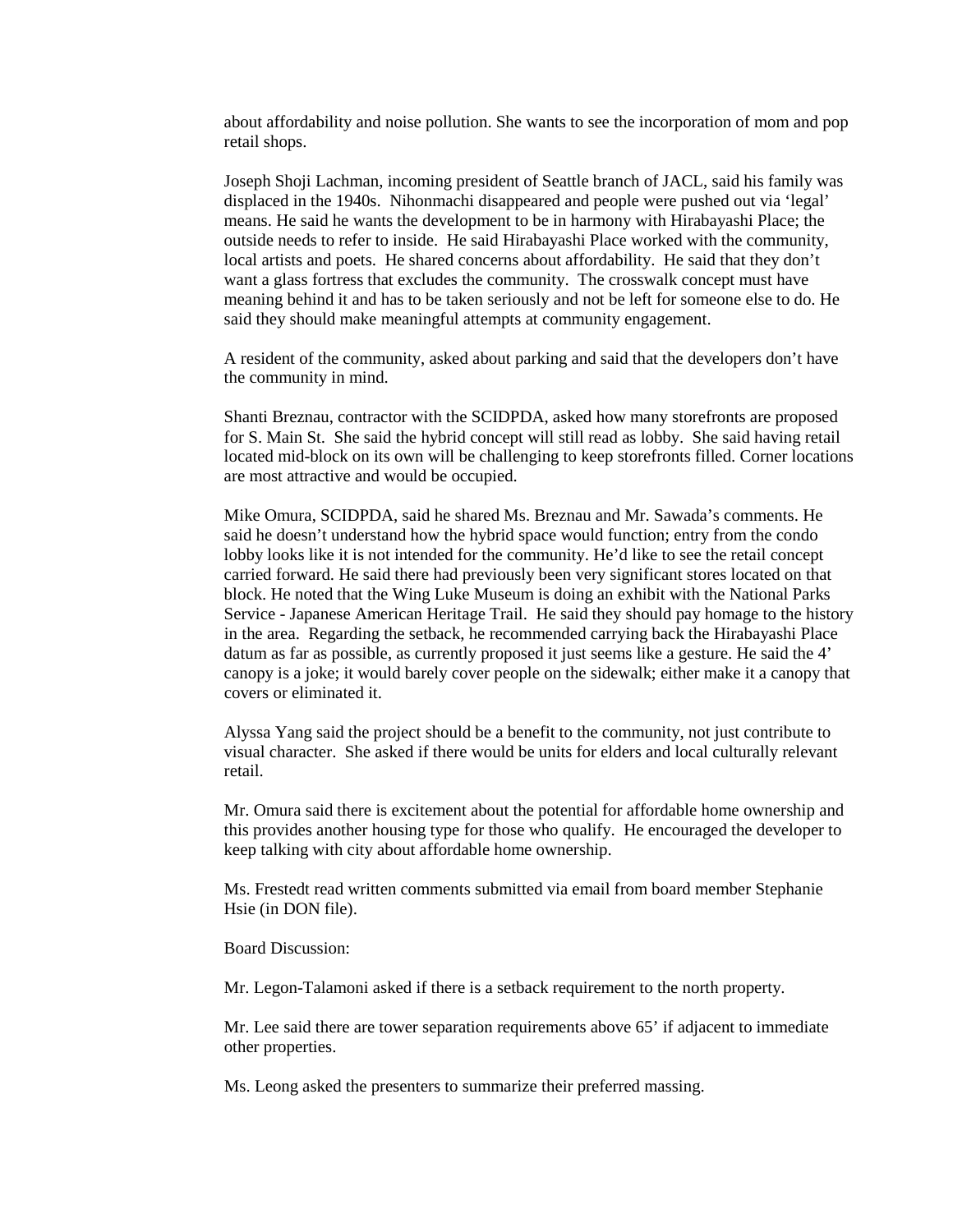Mr. McCleary said one of the comments they'd heard was to pull back the façade from S. Main St. to provide relief and reduce the canyon effect. He said they want to push their building all the way up to S. Main St., but reduce the scale along the elevations to address adjacency to Hirabayashi Place elevation datum line. He said they showed both options, one where they were setting back the building which is not their preferred option. He noted page 37 of the handout and said pushing all the way up to Main reduces the scale relative to Hirabayashi Place.

Ms. Leong asked about the setback as shown on the north side opening.

Mr. McCleary said it is set back enough to allow windows without needing fire rating.

Board Deliberation:

North façade massing schemes

No additional comments.

### Main St. façade massing schemes

Mr. Martin appreciated that they solicited public comment at the sales event and it was good to hear what people though. He asked why they decided to put setback 7-8 stories up rather than lower to be more consistent with Hirabayashi Place.

Mr. Lee said if they had more setback it would become a private deck to only a few residents and they couldn't control the aesthetics of it. With the setback requirement they were able to provide an amenity deck. If you push back more you are losing more developable area.

Mr. Martin asked if the setback off Main would be sacrificing outdoor amenity space on the north side.

Mr. Lee said the core is in the middle of the site and they can't move the core; they can't squeeze the units down any further. He said they are small units but it would become unusable.

Mr. Martin noted the tension of holding the Hirabayashi Place datum line versus holding the strong vertical line at the corner; he urged them to push it further to emphasize the relationship with Hirabayashi Place.

Mr. McCleary said they moved the kinked wall.

Mr. Legon-Talamoni appreciated that they were holding the corner volumetrically and geometrically but said he was struggling with differentiating what is pushed back and what is proud on both sides. He recommended breaking up the glass tower with more solid materials to play with the transition between high-rise and low-rise buildings.

Ms. Leong agreed with her colleagues and expressed concern with a tall, glass structure. She said the city provided opportunity to build high but said to be cognizant that the district is made up of small to mid-rise buildings. She noted this building is at the entry to the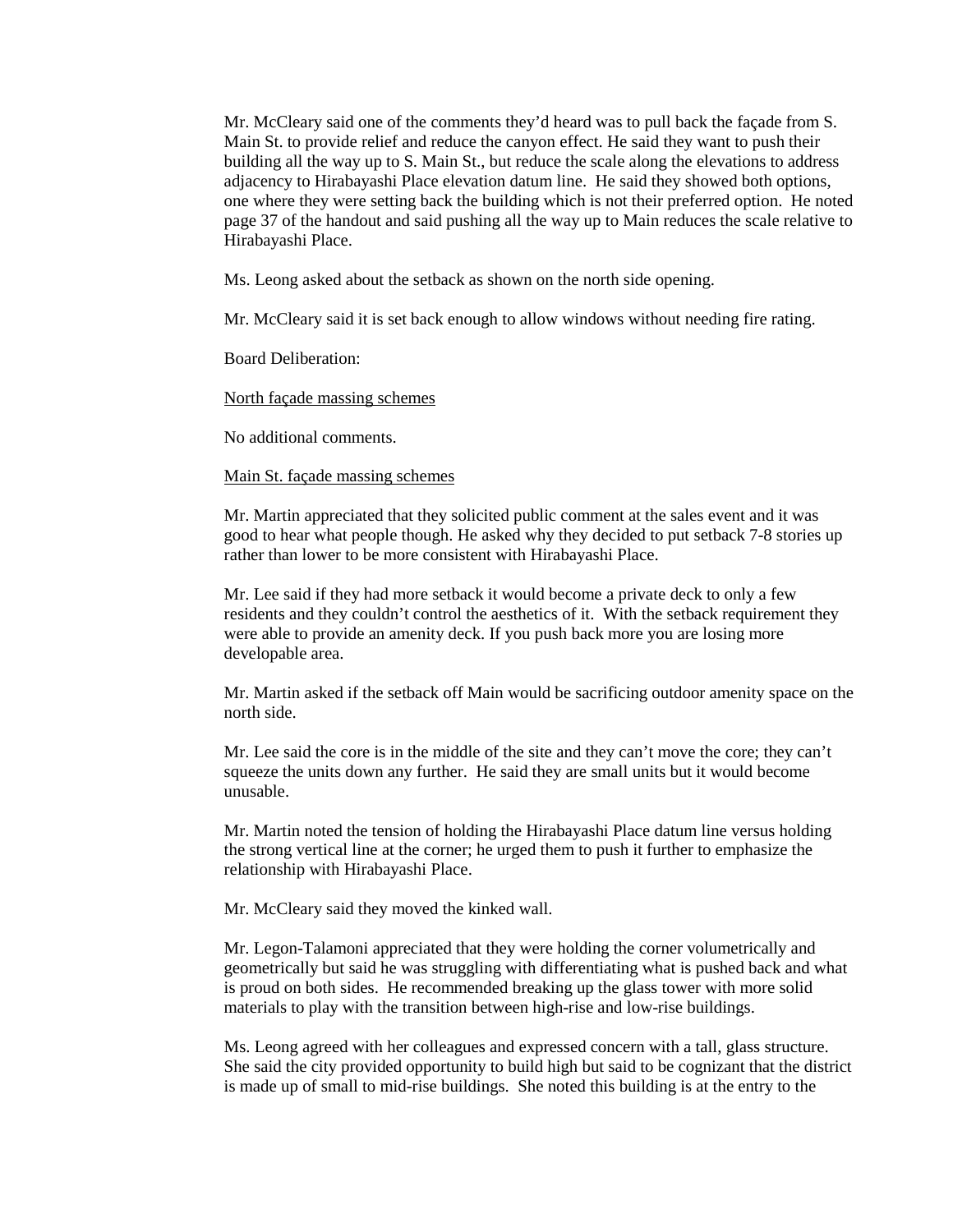district and one of the first projects that could set the tone for what is to come. She said to find opportunities to explore setback and not become just a very large building.

Mr. Legon-Talamoni referenced alternate ways to anchor the corner. He recommended bringing concreteness from Hirabayashi Place and extend it into the datum on south façade. He said it is not enough to shade the color of the glass.

Mr. McCleary said they studied solid materials for condo sales; the client wants a sellable glass option. He said they are making a successful development.

Mr. Martin recognized the constraints in sales, but said there are also constraints of developing within an historic district and cited 23.66.336 C.

### Discussion of the ground floor lobby/retail design

Mr. Martin said the community wants well-defined retail use rather than hybrid. He noted the impenetrability of the current proposal and said there are challenges with slope and grade.

Ms. Leong said community is concerned with retail; she wanted information on number of retail spaces available. She said small retail shops are the character of the neighborhood and she wants to see a response to that. She said to retain cultural commercial and pedestrian level activity. She said there should be access to residents, community. She said it is a wonderful space to pay homage to the history. She said the retail level adds to the neighborhood.

Ms. Frestedt stated that the Board does not have jurisdiction over the interior design. She said it is a delicate balance how to address how what is inside is expressed on exterior.

Ms. Leong said she wants them to provide the direction they are moving in.

Mr. McCleary said the hybrid space can host events and be a benefit to the community. He said the corner space is not the lobby; they want it to be a community space used for community events.

Mr. Legon-Talamoni he said it is one thing to say it, it is another to convey that programmatically. He said he understands the flexibility of these spaces but wondered about the commitment of the space.

Mr. McCleary said retail is not a requirement, they are only accommodating a request by the community.

Mr. Setijono asked about the 4' canopy.

Mr. McCleary said there is a code conflict with required clearance for street trees and the width of the sidewalk.

Ms. Frestedt suggested they show difference in response if departures are granted, and if not. She said the hybrid option is an interesting concept, but there is inherent conflict with no opening to the street. She said use is under board purview and asked the applicants to provide operational details how the space would be operated and managed. She said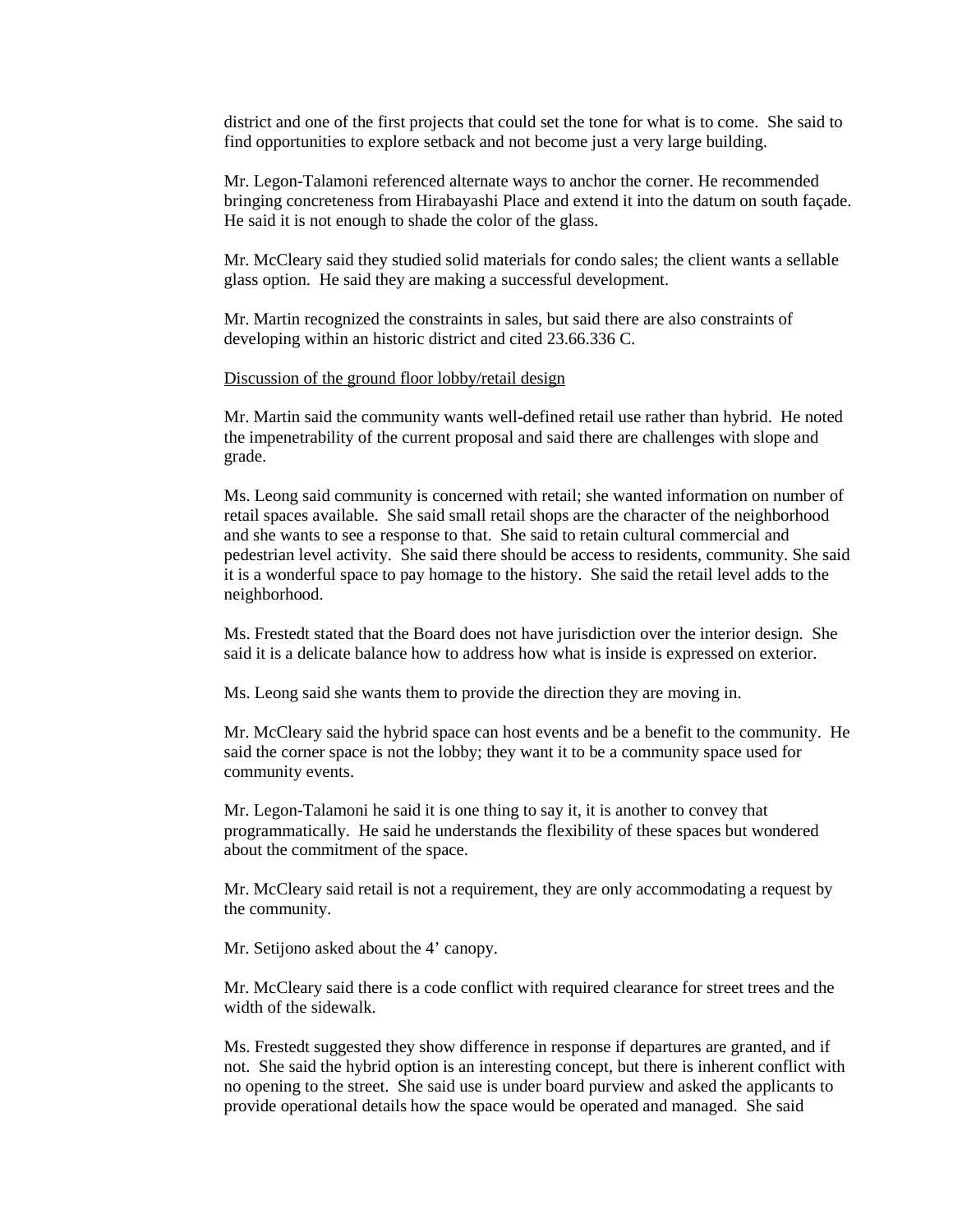multiple retail spaces were shown at Hirabayashi Place but it was leased to one tenant and that windows are covered with blinds. She said that was counter to what was presented to the board.

Mr. McCleary said they plan clear glass with no blinds.

Mr. Martin said the use of stepped down datum wrapping south and east facades is successful. He said the southeast corner is a huge improvement over earlier presentation of depressed public space. He noted the tension between public use and other privately managed space that is privately accessed. He asked if there is an entry option for the corner.

Mr. McCleary said it is a tough balancing act to meet ADA requirements there.

Ms. Frestedt said to show corner studies, even if they may not be desirable, to understand the visual impact.

Mr. Martin said this is the first large building going in and they hope to set patterns for the future. He said it is helpful to understand why something is proposed the way it is.

Mr. Lee said the energy code requires a vestibule. He said if you put it in, it eliminates storefront space.

Mr. Martin said to make entrances on  $5<sup>th</sup>$ ; that is the access point.

Richard Gee, Da Li International, said there is intention of circulation between retail and corner space. He clarified that the open house meeting was a design review event, not a sales event. The pricing came up only because they were asked.

Mr. Legon-Talamoni asked if there is any potential to set the entrance back to define it?

Mr. Martin asked if storefront entries on Main St. are recessed.

Mr. McCleary said they are, because of the door swing and Code requirements. Door recessed about 4'.

Mr. Martin said the choice of materiality can reinforce massing, emphasizing the datum line, making concept of holding down corner vertically successful, etc. He said the 'vertical light element' is not reflective anywhere else in the district. He said to think carefully about that and how they tension the reference of a new building in a historic district. He said branding and signage will be important.

Ms. Frestedt said materials can help address bulk, mass, and scale and it is appropriate to talk to that level of detail.

Ms. Leong said she would like to see better explanation or definition of the wave concept because she doesn't see that in the design.

Mr. Legon-Talamoni said sometimes, as architects, we can over analyze what we're drawing refence from and references can get lost in the translation when abstracted. He said this is opportunity to play with density more in proud elements versus recessed